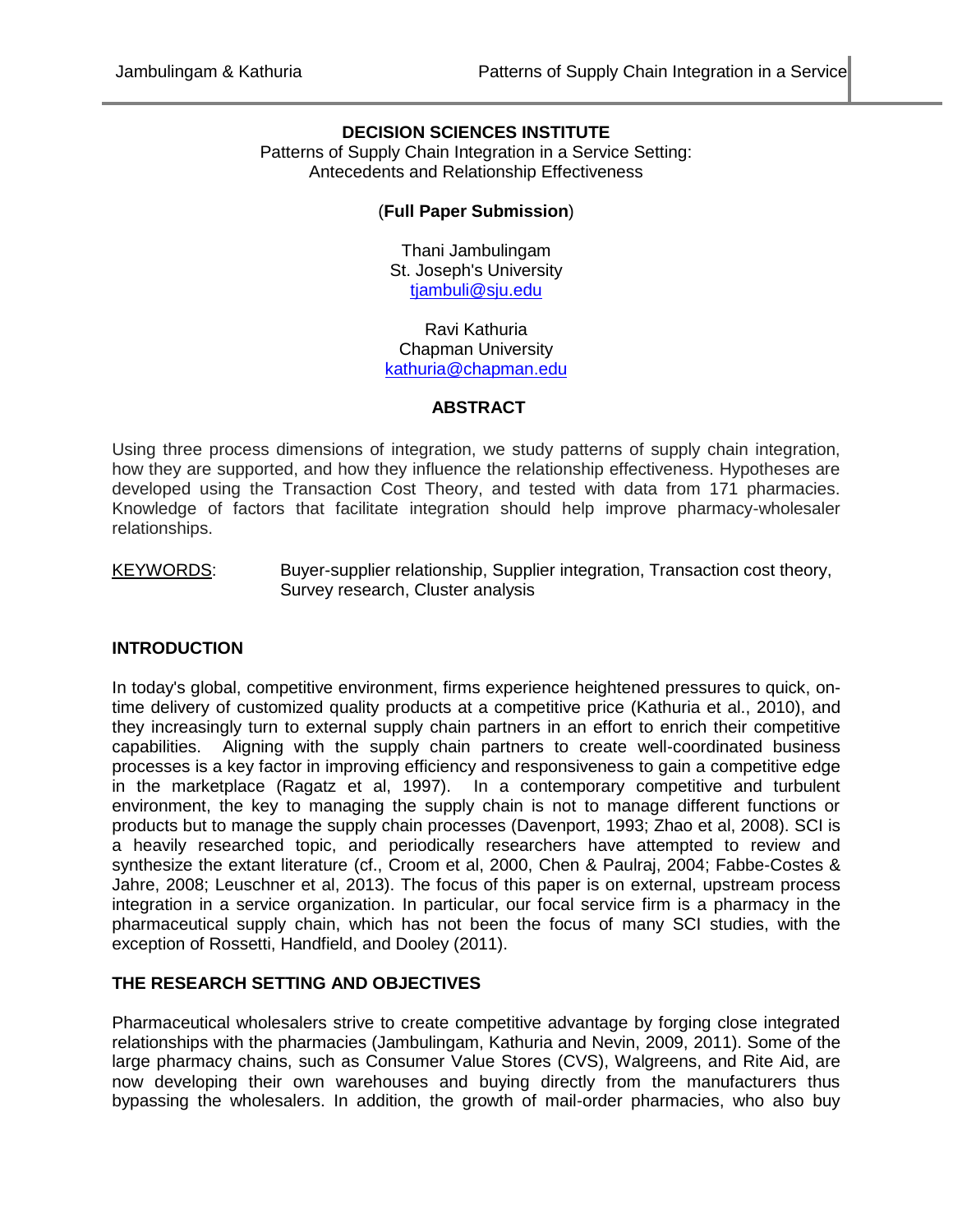directly from the manufacturers, is posing a challenge to the wholesalers' business. Further, pharmaceutical manufacturers are trying to bypass the wholesalers by using third party logistics companies such as FedEx and UPS (Shah, 2004). Simultaneously, regulators are demanding increased transparency and cost/price disclosures from wholesalers, as well as greater insights into true cost drivers associated with pharmaceutical distribution (Scott, 2005). These trends are putting pressure on the wholesalers to integrate with pharmacies and to maintain effective relationships with them. In this paper, we study integration from the pharmacy's vantage point where a wholesaler is the 'supplier.' We contend that integration does not progress in a linear fashion (low to high) on all dimensions simultaneously, but rather companies choose to integrate differently using a distinct combination of the multiple aspects of integration with the ultimate goal of being fully integrated on all dimensions. We apply a clustering approach to examine different patterns of integration, and investigate the role of some organizational and environmental factors that shape up distinct patterns of integration. Finally, we examine how different patterns are related to the success, productivity, and effectiveness of the relationship.

# **THEORETICAL BACKGROUND AND HYPOTHESES**

Most studies define integration in a generic fashion—as information sharing, level of partnership (collaborative relationships) or how closely one works with suppliers. Over the years, the concept of integration has evolved from the development of shared operational activities (Frohlich and Westbrook, 2001) to a more strategic collaboration between supply chain partners (Flynn et al., 2010). For this study, we conceptualize that integration in a supply chain can occur at three levels, but our focus is on the processes—transactional, operational, and strategic. First, the two firms can integrate transaction processes to cut cycle time, duplication of efforts, and errors. Transaction processes include product ordering, returning goods, fulfillment, and billing and payment. Currently transactional integration is becoming the basic requirement in supply chain relationships. At the second level, customers and suppliers integrate the supply chain operational processes. Examples include the processes of inventory management, financial management, employee training, and information systems management. The third level of integration is strategic, where two firms link higher level processes that are crucial for the strategic success of both firms. The firms need to take a total supply chain perspective, focusing on jointly producing superior end-customer value. In the supply chain context, this raises some questions. Should firms be integrated at all three levels? If so, do all firms strive to be high on all three levels/dimensions or do they choose a certain combination? What factors lead to supply chain process integration? The purpose of this research is to a) identify the course of integration by a clustering methodology, b) identify antecedents to supply chain integration, and c) to examine the effects of integration in terms of relationship effectiveness. Several characteristics of the relationship encourage its evolution and the tendency toward supply chain integration. Since the supply chain is trying to become an efficient system, transaction cost theory appears to be an appropriate theory to be used to identify the motivating factors for supply chain process integration.

# **Transaction Cost Theory**

Transaction Cost Theory (TCT) views integrated relationships as a response to certain conditions of the exchange that would increase transaction costs (Heide 1994). Thus, transaction costs create the motivation for a firm to develop integrated processes as a way to minimize transaction costs (Das et al., 2006). The exchange conditions are marked by asset specificity (transaction-specific investments), environmental (external) uncertainty, and behavioral (internal) uncertainty. Asset specificity refers to assets, both physical and human,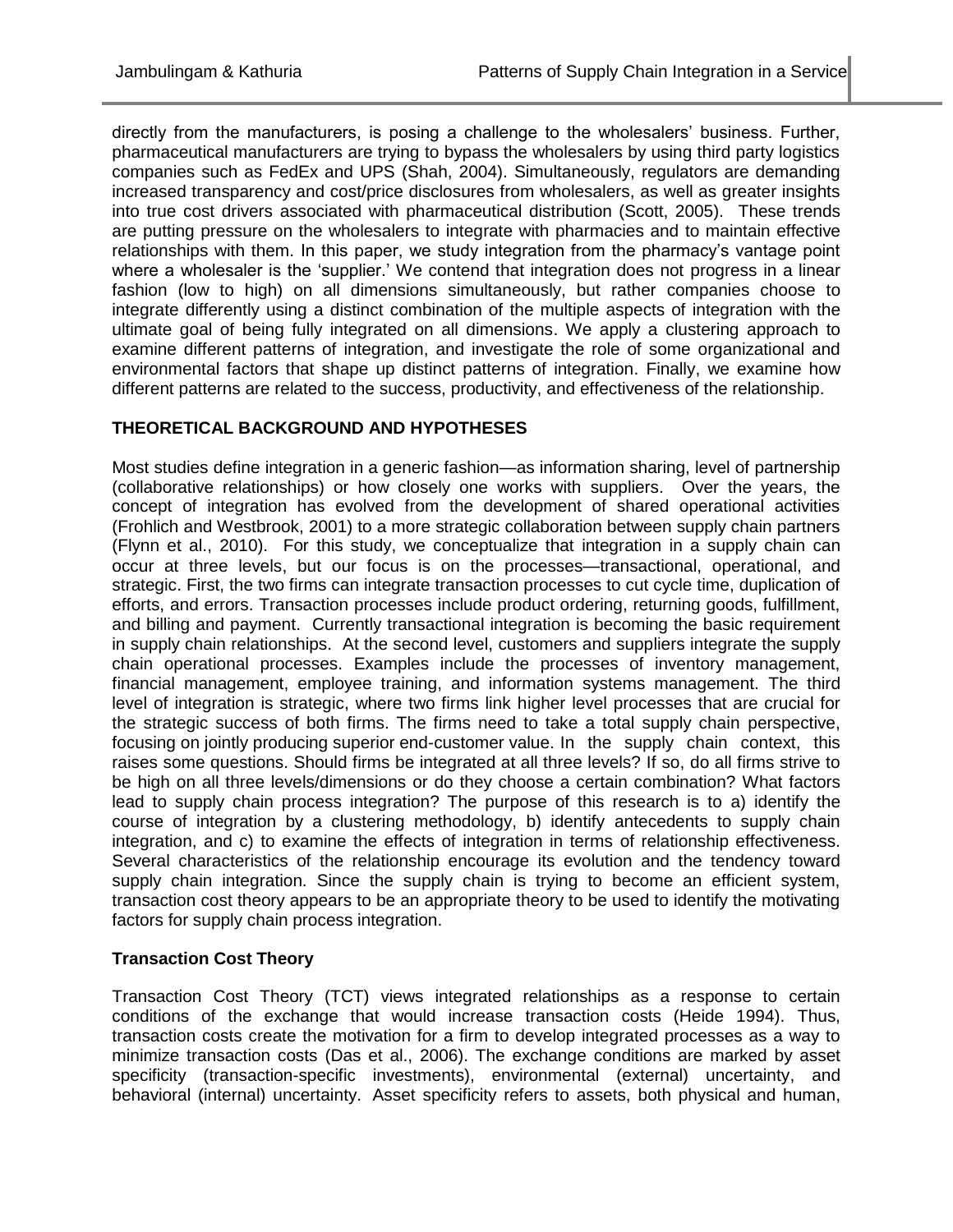that are idiosyncratic in nature and cannot be easily redeployed to another relationship. These dedicated investments increase the switching costs and makes a firm vulnerable. In order to safeguard these investments and limit the risk of opportunistic exploitation, the firm should develop mechanisms to protect itself. The dimension of external uncertainty describes the nature of the decision environment in which the exchange occurs. Given the basic assumption of bounded rationality of humans, it is impossible to ascertain all contingencies of the future and incorporate in agreements made *ex ante*. The limits of *ex ante* agreements create an adaptation problem when unique contingencies present themselves. Thus, it is important to put appropriate mechanisms in place to permit adjustments as and when needed. The last dimension is internal uncertainty or performance ambiguity. Mechanisms developed to reduce performance ambiguity can minimize the evaluation problem. Thus the primary objective of the transaction cost theory is to increase the efficiency in the transaction by devising a governance mechanism that would minimize safeguarding, adapting and evaluation problems in the exchange. The theory's primary goal is to create a coordinated system that is efficient. It could be as well achieved by the strategic partnerships or relationships. In this study, we measure integration processes and not the structure.

# **Antecedents to Supply Chain Integration**

Researchers have been curious to understand what motivates the supply chain partners to integrate. We contend that the exchange conditions underlying the TCT drive buyers and suppliers to integrate their supply chain processes as follows:

## Asset Specificity

Asset specificity is the core determinant in the transaction cost logic developed by Williamson (1975, 1983, 1985). Humans are assumed to be opportunistic in their behavior. Opportunism poses a problem to the extent that a relationship is supported by specific assets (asset specificity) whose values are limited outside of the focal relationship. Essentially, the need to protect specific assets creates a safeguarding problem since market competition no longer serves as a restraint on opportunism. Thus firms that have invested high levels of assets specific to a relationship will become very integrated in order to safeguard their assets. Thus:

H1: Asset specificity will be higher for the more integrated firms.

## Environmental Uncertainty

Environmental uncertainty has been studied by SCI researchers (cf., Chen and Paulraj, 2004; Wong et al, 2011), but not as an antecedent to integration. Environmental uncertainty refers to "unanticipated changes in circumstances surrounding an exchange" (Noordewier, John and Nevin 1990, p. 82). While dynamism encourages firms to form higher levels of integration, complexity has just the opposite effect. Thus environmental uncertainty–dynamism ("the rate at which changes in the environment occur") and environmental uncertainty–complexity ("the degree to which the respondents perceived the environment as simple or complex," p.257) are hypothesized to have positive and negative effects respectively on supply chain process integration.

H2: Firms that perceive a high degree of environmental dynamism will be more integrated with their supply chain partners.

H3: Firms that perceive a low degree of environmental complexity will be more integrated with their supply chain partners.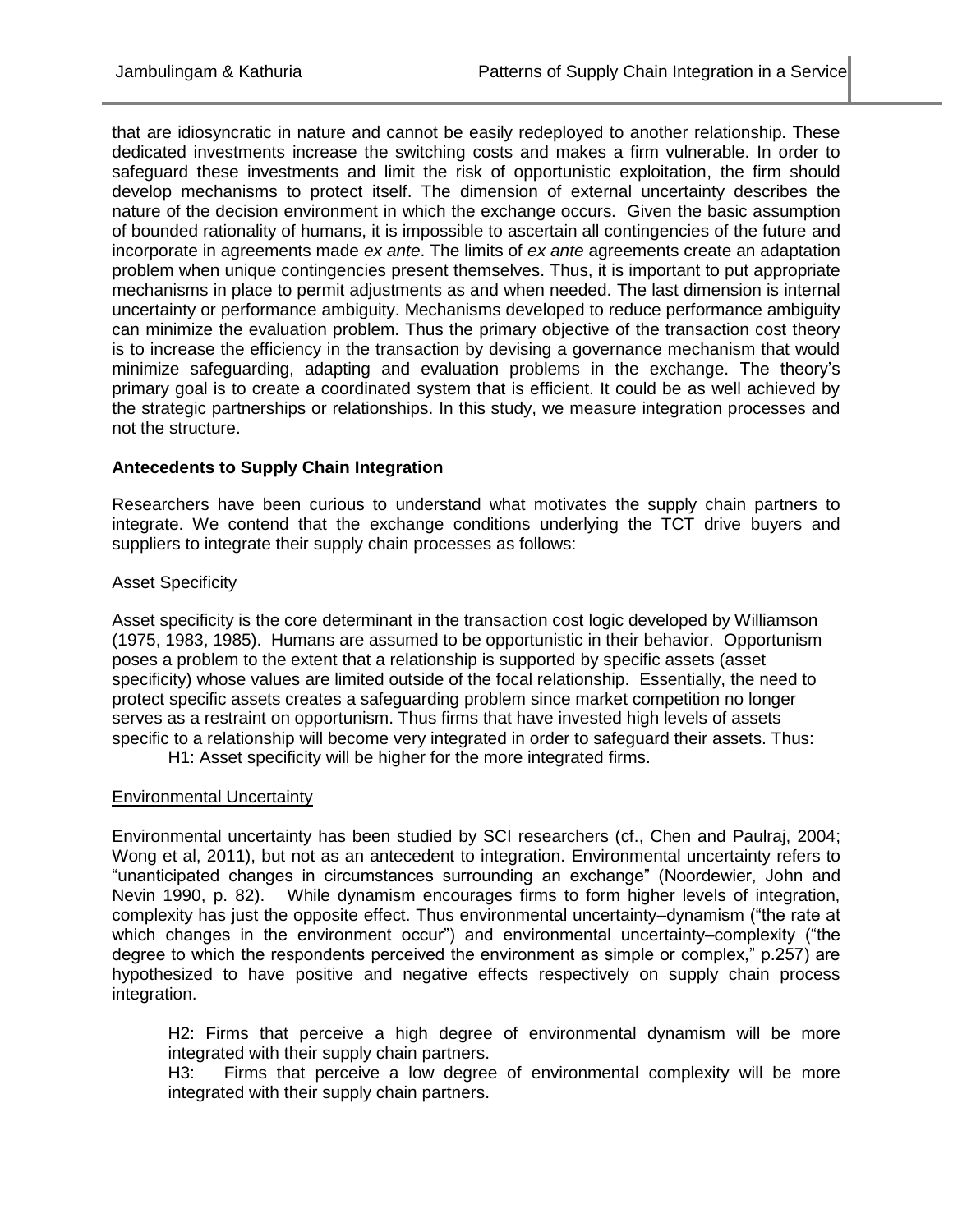## Behavioral Uncertainty

Behavioral uncertainty concerns the difficulty of observing and measuring the performance of transacting parties and the adherence of these parties to the contractual arrangement, thus creating performance evaluation problems. In channel conditions where vertical integration does not exist, does difficulty in performance assessment increase the likelihood of supply chain integration? Transaction cost theory suggests that under conditions of higher behavioral uncertainty, greater levels of buyer-supplier integration should be in place in order to reduce the evaluation problems of the transacting parties. Thus:

H4: Firms that perceive higher behavioral uncertainty will be more integrated with their supply chain partners.

## **Supply Chain Integration and Relationship Effectiveness**

As buyers integrate with their suppliers, a strong bond or partnership develops between the two parties. Suppliers, and in our particular case the wholesalers, develop a better understanding of the buyers' (pharmacies') needs. As a result, wholesalers can successfully anticipate and meet the pharmacies' changing requirements. By developing a good understanding of the pharmacies' needs, wholesalers can be more productive in their operations and can also provide a high level of 'customer service' to the pharmacies. The pharmacies, in turn, can provide a better service to their patient customers, cut costs and increase profitability, which further enhances the wholesaler-pharmacy relationship. We examine how patterns of supply chain integration are related to performance in the form of buyer-supplier relationship effectiveness. For this reason, we use a clustering approach as recommended by Harland et al. (2007) and used by other researchers, such as Flynn et al. (2010) and Danese (2013). We contend that as the extent of integration increases, the wholesaler-pharmacy relationship will become successful, productive and effective.

H5. The relationship effectiveness will be higher for more integrated firms.

## **METHODOLOGY**

The study design is a cross-sectional, survey-based study. In this section, we discuss the data collection method, followed by a sample design, pretest procedure, and data analyses.

## **Data Collection Method**

A mail survey was designed to gather data from key informants. Obtained data include: constructs of supply chain process integration, asset specificity, environmental uncertainty (dynamism and complexity), behavioral uncertainty, and pharmacy and respondent characteristics. Each response includes *self-reports* on the informant's knowledge of and involvement in the firm's purchasing decision process. One key informant was used from each pharmacy. A questionnaire was mailed to the pharmacies along with a cover letter and selfaddressed stamped return envelope. A follow-up post card was mailed to enhance the response rate. All potential survey respondents were requested to evaluate one of their suppliers. Telephone prescreening was conducted to (1) identify the key informant, (2) seek prior commitment to participate in the mail survey, and (3) identify the supplier that served as the referent for that pharmacy's response. Phone calls were made until 600 prospective respondents were contacted. No monetary rewards were given to the respondents but instead a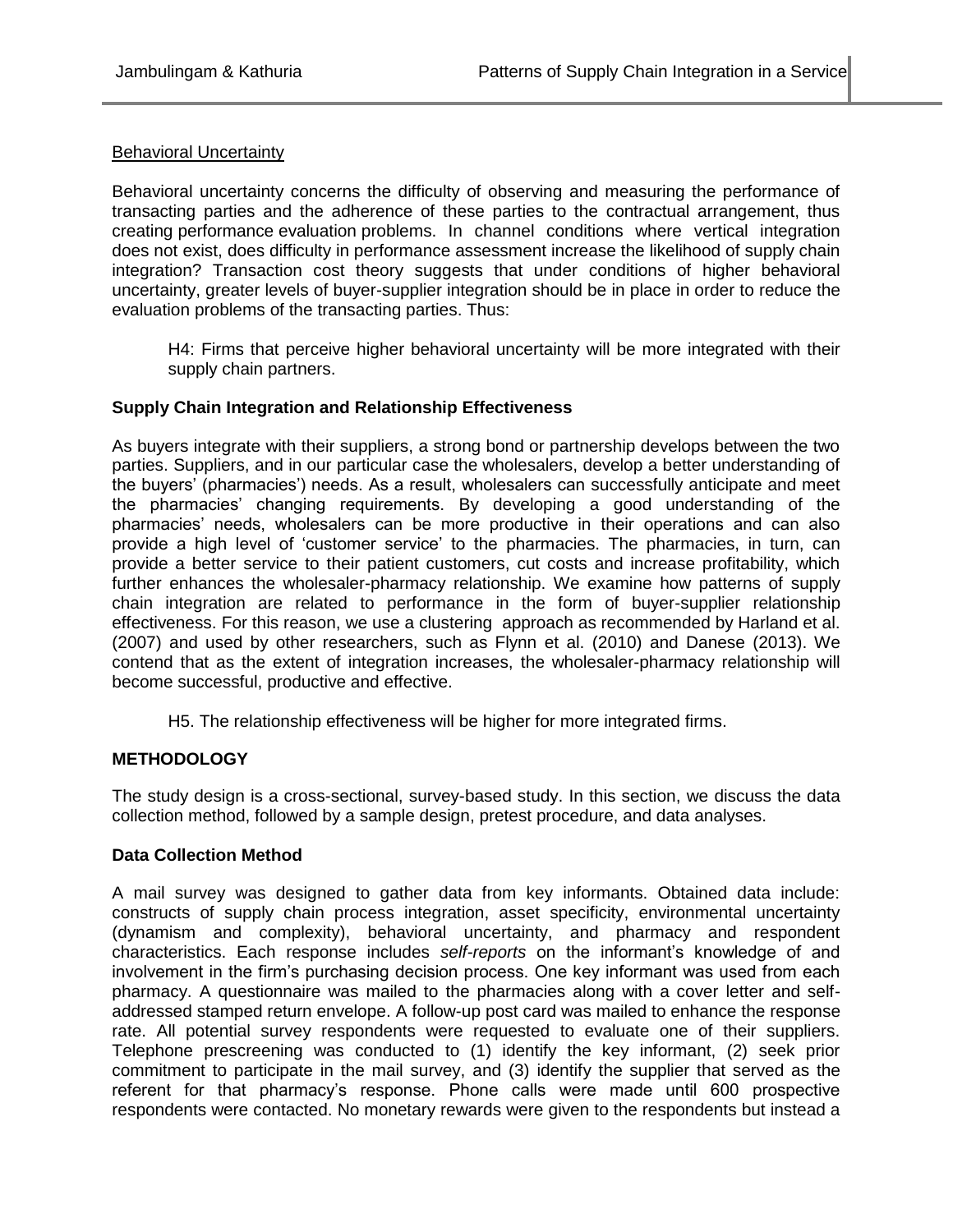summary report of the study was offered to them if they provide their addresses in the space provided in the questionnaire.

## **Construct Development**

The first step in designing the data collection form is specifying the domain of the constructs to be measured. The constructs used in this study are a) Supply chain process integration, b) antecedents—asset specificity, behavioral uncertainty, environmental dynamism, and environmental complexity, and c) relationship effectiveness. The specific measures used to operationalize each are listed in the Appendix and their correlations are reported in Table 1.

|                              | Asset             | Envir.               | Envir.     | <b>Behavioral</b> | Transactional     | Operational       | Strategic   |
|------------------------------|-------------------|----------------------|------------|-------------------|-------------------|-------------------|-------------|
|                              | Specificity       | Dynamism             | Complexity | Uncertainty       | Integration       | Integration       | Integration |
| Asset<br>Specificity         | 1.00              |                      |            |                   |                   |                   |             |
| Envir.<br>Dynamism           | $-0.08$           | 1.00                 |            |                   |                   |                   |             |
| Envir.<br>Complexity         | $-0.10$           | 0.43 <sup>a</sup>    | 1.00       |                   |                   |                   |             |
| Behavioral<br>Uncertainty    | 0.17              | $-0.17$              | $-0.16$    | 1.00              |                   |                   |             |
| Transactional<br>Integration | 0.42 <sup>a</sup> | $-0.15$              | 0.03       | 0.34 <sup>b</sup> | 1.00              |                   |             |
| Operational<br>Integration   | 0.42 <sup>a</sup> | $-0.21$ <sup>c</sup> | $-0.13$    | 0.10              | 0.51 <sup>a</sup> | 1.00              |             |
| Strategic<br>Integration     | 0.32 <sup>b</sup> | $-0.19d$             | $-0.02$    | 0.04              | 0.45 <sup>a</sup> | 0.81 <sup>a</sup> | 1.00        |

Table 1. Correlation Matrix

Note: p-values: a (<0.001), b(<0.01), & c(<0.05). All others were insignificant at 0.1 level.

# **Sample Design**

The population for this study is a random sample of all community pharmacies in U.S. Including all of the community pharmacy types in the study is believed necessary to provide the variability necessary to the key construct under study (i.e., process integration). The sampling frame is the current list of pharmacies obtained from each state department of licensing and regulation.

## **Pretests**

Before mailing the main survey, two pretests were conducted. In pretest one, the questionnaire with the initial list of measures was administrated directly to selected pharmacies. Before administering the second pretest, homogeneity of the scales was improved and the wording of questions was clarified, as needed. The response rate from the second pretest was close to expected. Preliminary tests showed that the performance of the measurement scales was satisfactory.

# **Data Analysis**

The data analysis consisted of six sections: (1) data coding and cleaning, (2) checking for nonresponse bias, (3) descriptive analysis for constructs, pharmacies, and respondent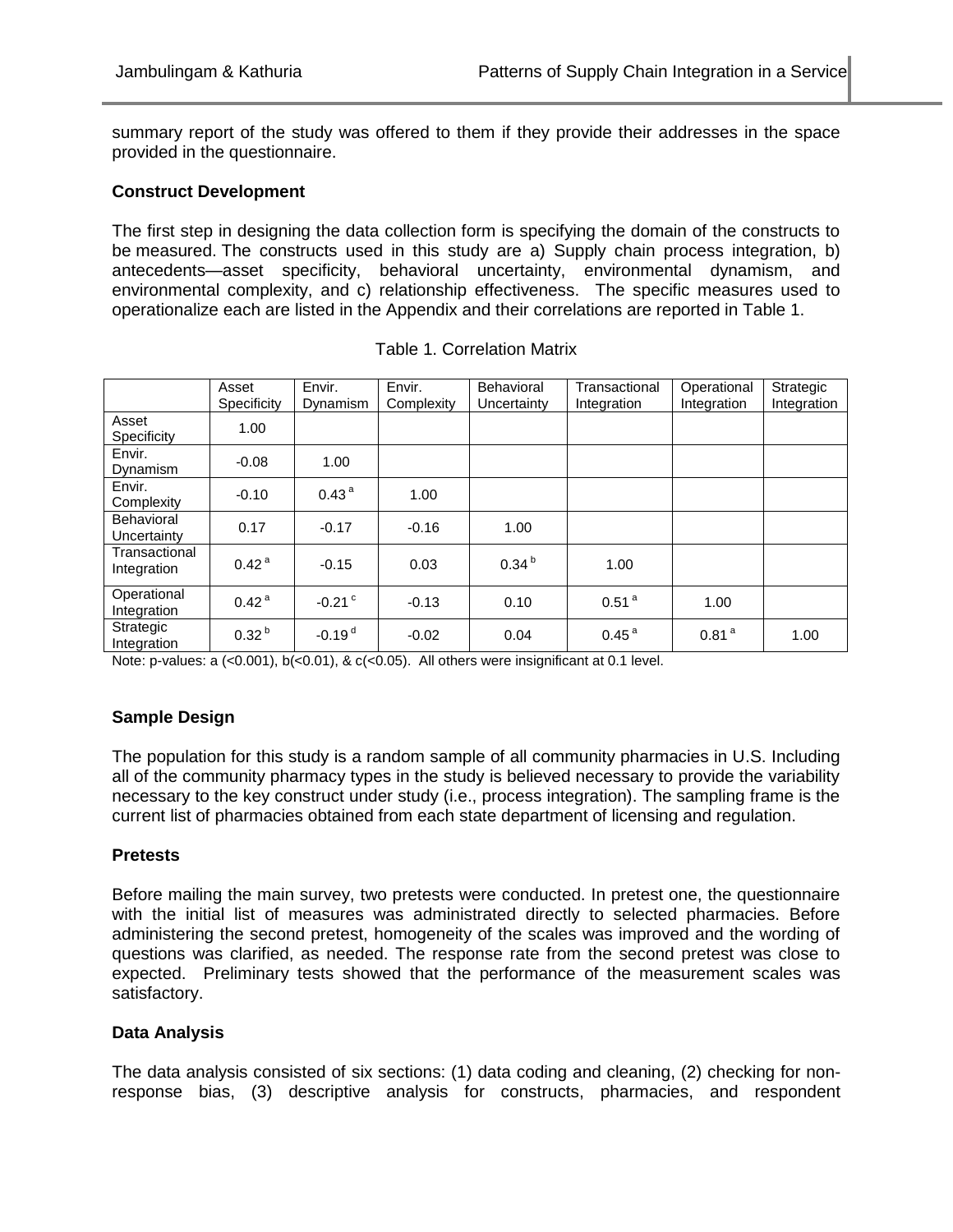characteristics, (4) measures' validation procedure, (5) identifying clusters of firms with varying degrees of integration, and (6) testing the hypotheses. A coding sheet was prepared based on the sequence of questions on the questionnaire. Using the coding scheme the data were coded in ACCESS application software and imported into SPSS. Then the data were checked for miscoding and missing data. Unusable responses were eliminated. Missing data were treated as system missing in SPSS. To assess the possibility of non-response bias in the data, a test using the extrapolation procedure suggested by Armstrong and Overton (1977) was performed. Absence of significant difference indicates that the sample does not suffer from non-response bias. Lastly, preliminary descriptive statistics of the pharmacy and respondent characteristics were undertaken to validate the representativeness of the sample for generalizability purposes. Prior to testing substantive hypotheses, the measures were subjected to a series of validity checks. The Cronbach's alpha for all scales were 0.70 or above, thus meeting the minimum threshold (See Appendix). After the initial analysis, the item set was subjected to confirmatory factor analysis to establish unidimensionality. As suggested by Gerbing and Anderson (1988), we estimated a measurement model in which every item was restricted to load on its hypothesized factor, and the underlying factors initially were inter-correlated. Separate measurement models were tested for the antecedents and outcome variables. The measurement model was estimated by maximum likelihood using LISREL.

# **RESULTS**

The three process dimensions of supply chain integration, namely transactional, operational and strategic, were cluster analyzed to identify patterns of integration. The data were cluster analyzed using Ward's method with the squared Euclidean distance measure in SPSS. This study used several rules of thumb as guides for determining the appropriate number of clusters, as employed in similar studies (cf., Kathuria, 2000). The three-cluster model best met the above criteria. The null hypothesis that the three clusters are equal across all defining variables was rejected at the 0.0001 level of significance. Table 2 presents the cluster means, standard errors, group numbers from which this group was significantly different at the 0.05 level of significance or less, and the relative ranking of the focus on three types of integration within each group. The F-statistics indicate strong evidence that one or more of the cluster means differed from another on all three defining variables, at the 0.0001 level of significance. Further, the Scheffe pairwise comparison of the mean difference, at the 0.05 level of significance or less, indicated that 33% of the group means were different from all of the other two group means and 67% were different from one of the three groups. The three clusters are named: Transactionally Integrated(Cluster1), Mildly Integrated(Cluster 2); and Extensively Integrated(Cluster3). The above results support our contention that supply chain partners place a varying degree of emphasis and attention to the three aspects of supplier integration—transactional, operational and strategic. The subsequent hypotheses were tested using ANOVA.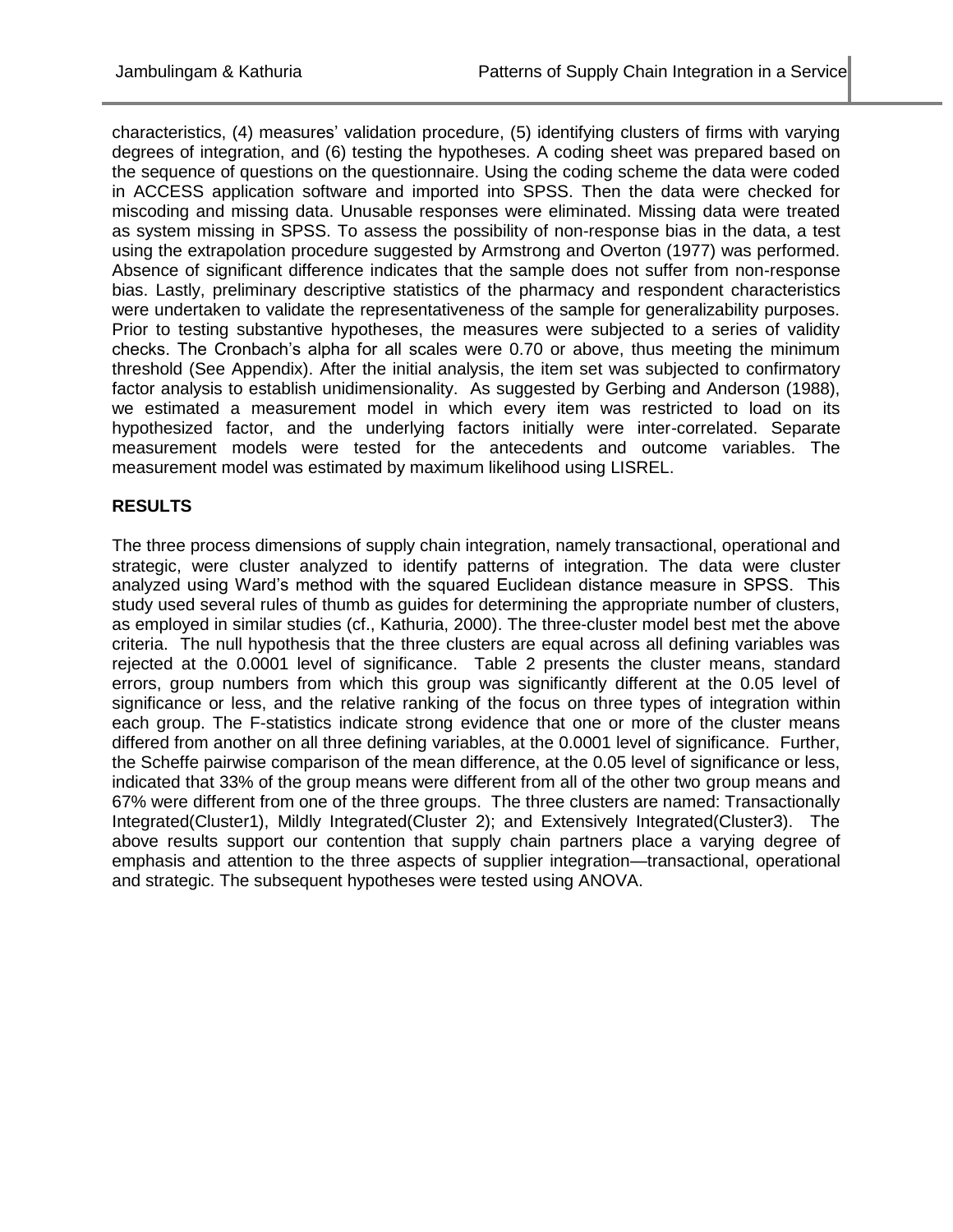|                                                                                  | <b>Transactionall</b><br>y Integrated<br>$n = 43$<br>Cluster #2 | <b>Mildly</b><br>Integrated<br>$n = 106$<br>Cluster #1 | <b>Extensively</b><br>Integrated<br>$n = 22$<br>Cluster #3 | $F = Value$<br>$(p = probability)$ |
|----------------------------------------------------------------------------------|-----------------------------------------------------------------|--------------------------------------------------------|------------------------------------------------------------|------------------------------------|
| <b>Transactional</b><br>Integration<br><b>Cluster Mean</b><br>Std. error<br>Rank | Hi<br>3.70(1)<br>.067<br>1                                      | Lo.<br>1.88(2,3)<br>.065                               | Hi<br>3.80(1)<br>.159<br>1                                 | $F = 171.10$<br>p < .0001          |
| <b>Operational</b><br>Integration<br><b>Cluster Mean</b><br>Std. error<br>Rank   | Lo<br>1.53(3)<br>.065<br>$\overline{2}$                         | Lo.<br>1.36(3)<br>.049<br>$\overline{2}$               | Hi<br>3.47(1,2)<br>.194<br>$\overline{2}$                  | $F = 131.36$<br>p < .0001          |
| <b>Strategic</b><br>Integration<br><b>Cluster Mean</b><br>Std. error<br>Rank     | Lo<br>1.52(3)<br>.072<br>2                                      | Lo<br>1.37(3)<br>.060<br>$\mathcal{P}$                 | <b>Hi</b><br>3.67(1,2)<br>.173<br>1                        | $F = 129.13$<br>p < .0001          |

|  |  | Table 2. Focus of Integration by Clusters |  |  |
|--|--|-------------------------------------------|--|--|
|--|--|-------------------------------------------|--|--|

Hypotheses H1 is supported as asset specificity is higher for the more extensively integrated group of pharmacies. Hypothesis H2 is not supported as environmental dynamism is not higher for the extensively integrated firms. Contrary to expectations, it is in fact lower for the highly integrated firms. It is possible that companies that are extensively integrated perceive environment to be less dynamic because they feel in control of the exchange environment because they are integrated on all three dimensions—transactional processes, operational processes, and strategic processes. Hypothesis H3 is supported as environmental complexity is lower for the highly integrated firms as compared to the mildly integrated firms as well those that are only partially (transactionally) integrated. Hypothesis H4 is not supported as behavioral uncertainty is not significantly higher for the more extensively integrated cluster. It is a surprising finding as all three clusters perceive behavioral uncertainty to be quite high. Hypothesis H5 is supported as the effectiveness of suppliers is rated significantly higher by the extensively integrated group of pharmacies, compared to the other two.

# **DISCUSSION, CONCLUSIONS AND IMPLICATIONS**

The primary purpose of this study was to understand the factors that influence supply chain process integration in creating superior value in the supplier-pharmacy context. In order to identify the influential determinants of supplier integration, we used the transaction cost theory as the basis. Identifying the influential factors in the model should enable the supply chain members to manage the relationships better, thus improving the quality of distribution and eventually quality of care to the patients. In response to the emerging importance of integration between firms, we investigated the extent to which retail pharmacies view themselves as integrated with their suppliers (i.e., wholesalers). The clustering approach is effective in examining the intricate relationships between the antecedents of supplier integration and the extent of integration, as well as its effect on relationship effectiveness, as it simultaneously takes into account all three dimensions of supplier integration—transactional, operational, and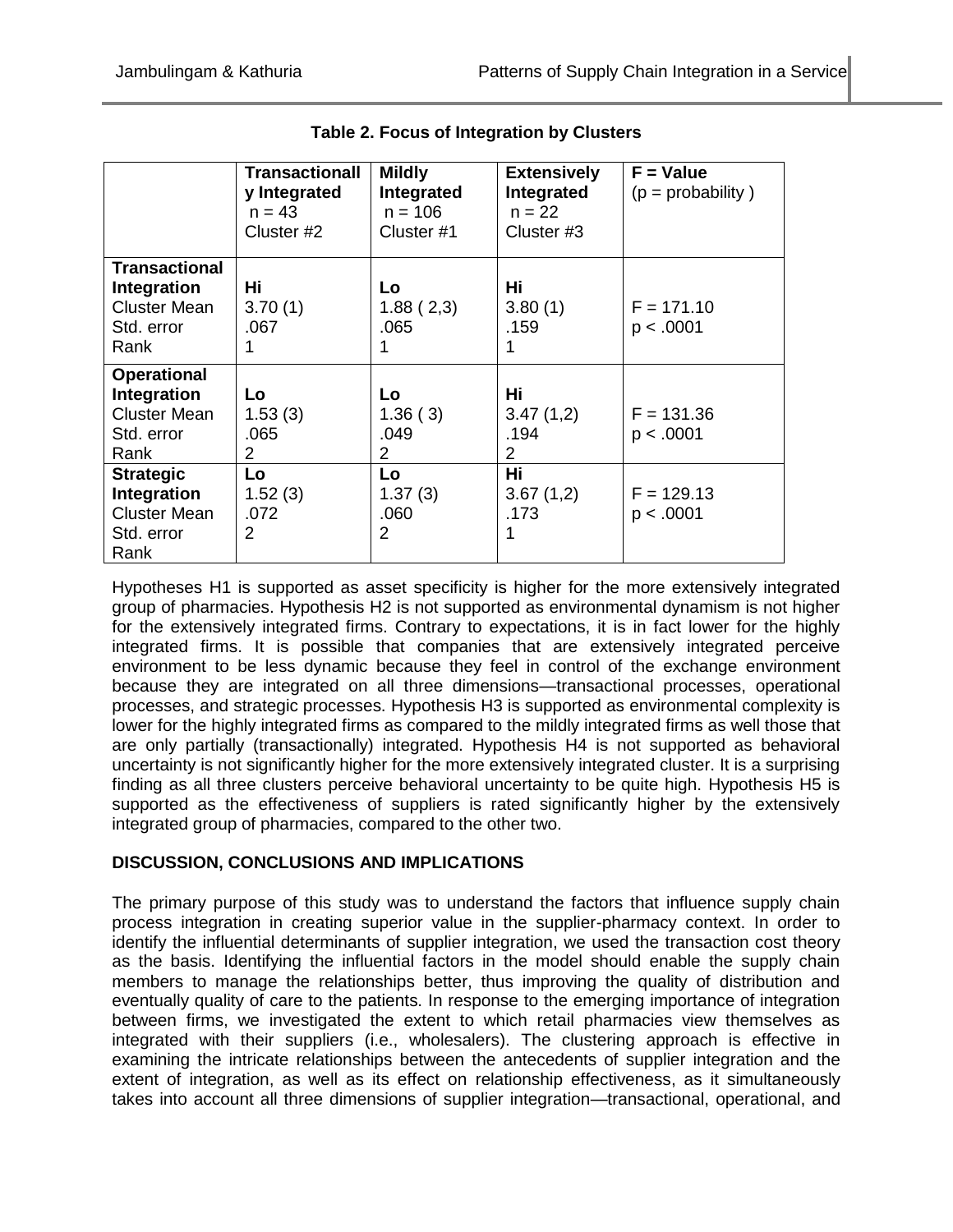strategic. Buyers' investment in the equipment and training specific to a supplier's products and procedures, seem to contribute to a more integrated relationship. Perceived instability of the market, competition, sales volume, prices, and market share, etc., seem to inhibit buyer-supplier integration. The suppliers that tend to ingrate more with the buyers are also considered committed and responsible. More highly integrated relationships also seem to contribute to more productive, effective and successful buyer-supplier relationships. The focus on a single industry certainly offers deep insights into various relationships, but it also limits generalizability. The theory is tested in a unique context. The pharmaceutical supply chain is somewhat unique due to the product, directed nature of the demand, and stringent regulation by the government. Also, changes in technology and third-party payer influences are important factors that may limit the generalizability of the findings. Pharmacists who have limited management training often manage independent pharmacies. Thus their perceptions could differ from those who are more highly trained in management. Yet, this study will provide valuable information from the practical standpoint of pharmacy professionals. Healthcare reform has put increased emphasis on medication use and therapy management, which renders the role of pharmacies even more significant. Resource-constrained pharmacies can benefit from close alignment with suppliers in order to be more responsive and cost efficient. The results of this study can benefit the wholesale and retail distribution industry in several ways. First, identifying influential factors for integration may help wholesale suppliers to manage the channel proficiently. Next, the literature has often measured integration as either in a hierarchical fashion (vertical integration) or relational context (strategic partnerships), but this study operationalized integration based on the alignment of processes at three levels—transactional, operational and strategic.

# **APPENDIX**

| <b>Supply Chain Integration</b> (Extent of use: 1-Never to 5-All the time)<br><b>ITEM</b> | <b>FACTOR LOADING</b> |
|-------------------------------------------------------------------------------------------|-----------------------|
| <b>Transactional</b> (Eigenvalue=2.08, %Variance=52.12, $\alpha$ =0.70)                   |                       |
| Electronic order tracking                                                                 | 0.815                 |
| On-line checking of product availability                                                  | 0.759                 |
| On-line equivalent lookup                                                                 | 0.753                 |
| Online ability to report billing problems                                                 | 0.527                 |
| <b>Operational</b> (Eigenvalue=5.10, %Variance=56.71, $\alpha$ =0.90)                     |                       |
| Demand forecasting                                                                        | 0.854                 |
| Assistance in managing procurement process                                                | 0.804                 |
| Total process cost reduction planning                                                     | 0.781                 |
| Program for effective space mgmt                                                          | 0.750                 |
| Assist in product mix determination                                                       | 0.748                 |
| Monthly update on net sales volume                                                        | 0.722                 |
| Assist in layout and design                                                               | 0.679                 |
| Assist in creating JIT process                                                            | 0.591                 |
| <b>Strategic</b> (Eigenvalue=3.67, %Variance=61.15, $\alpha$ =0.86)                       |                       |
| Strategic planning to improve coordination                                                | 0.893                 |
| Strategic planning to reduce costs                                                        | 0.866                 |
| Sharing useful information                                                                | 0.786                 |
| Local area competition analysis                                                           | 0.723                 |
| Create network to compete for managed care products                                       | 0.718                 |
| Provide contract admin                                                                    | 0.682                 |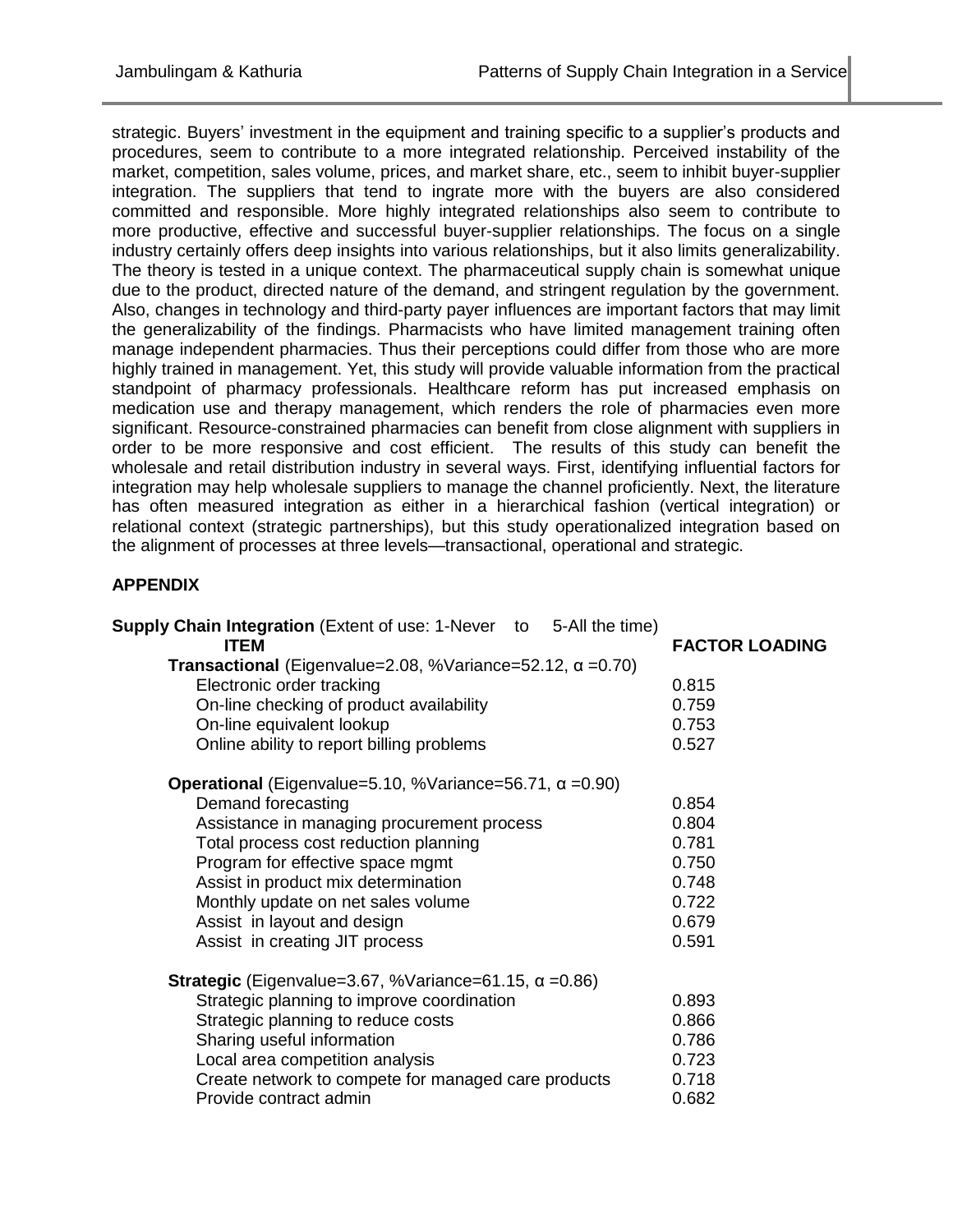# **Relationship Effectiveness** α =0.92

- 1. The wholesaler carries out its responsibilities and commitments completely.
- 2. Our pharmacy carries out its responsibilities and commitments completely.
- 3. The relationship between our pharmacy and this wholesaler is productive
- 4. The time and effort spent in developing and maintaining the relationship with this wholesaler is worthwhile.
- 5. The relationship between our pharmacy and the wholesaler is effective.
- 6. The processes developed to coordinate activities between this wholesaler and us are very successful.

# **ANTECEDENTS**:

## **ITEM FACTOR LOADING**

| Asset Specificity $\alpha = 0.85$ (1=Strongly Disagree to 7=Strongly Agree)                                      |       |
|------------------------------------------------------------------------------------------------------------------|-------|
| We have significant investments in equipment dedicated to our                                                    | 0.750 |
| relationship with this wholesaler.                                                                               |       |
| A lot of the tasks we perform in the procurement process require<br>closely working with the wholesaler.         | 0.840 |
|                                                                                                                  |       |
| Our procurement systems has been tailored to meet the<br>transactions with this wholesaler.                      | 0.760 |
| Most of the training our pharmacy staff has gone through is<br>to learn the wholesalers procedures and routines. | 0.796 |
| We have made extensive adjustments in our pharmacy in<br>order to deal effectively with this wholesaler.         | 0.774 |

| <b>Environmental Dynamism</b> $\alpha$ =0.88 (1=Stable to 7=Unstable) |       |
|-----------------------------------------------------------------------|-------|
| Stability of prescription sales volume                                | 0.906 |
| Stability of local market trends                                      | 0.900 |
| Stability of market shares                                            | 0.878 |
| <b>Stability of Pharmaceutical prices</b>                             | 0.602 |
| Stability of overall conditions of the local market                   | 0.701 |

| $\alpha$ =0.62 (1=Easy to 7=Difficult)<br><b>Environmental Complexity</b> |       |
|---------------------------------------------------------------------------|-------|
| Monitoring market trends                                                  | 0.594 |
| Number of competitors in our market                                       | 0.413 |
| Assessing marketplace competition                                         | 0.809 |
| Managing third party contracts                                            | 0.494 |
| Market in which we buy pharmaceuticals                                    | 0.772 |

| <b>Behavioral Uncertainty</b>                        | $\alpha$ =0.70 (1=Strongly Disagree to 7=Strongly Agree)       |       |
|------------------------------------------------------|----------------------------------------------------------------|-------|
|                                                      | Assessing performance of the supplier is a complicated matter  | 0.676 |
|                                                      | It is inadequate to evaluate this supplier based only on price | 0.658 |
| Evaluating the performance of this supplier requires |                                                                | 0.843 |
| extensive inspection.                                |                                                                |       |
|                                                      | Conducting performance evaluations of this supplier requires   | 0.627 |
| making sure they follow agreed upon procedures.      |                                                                |       |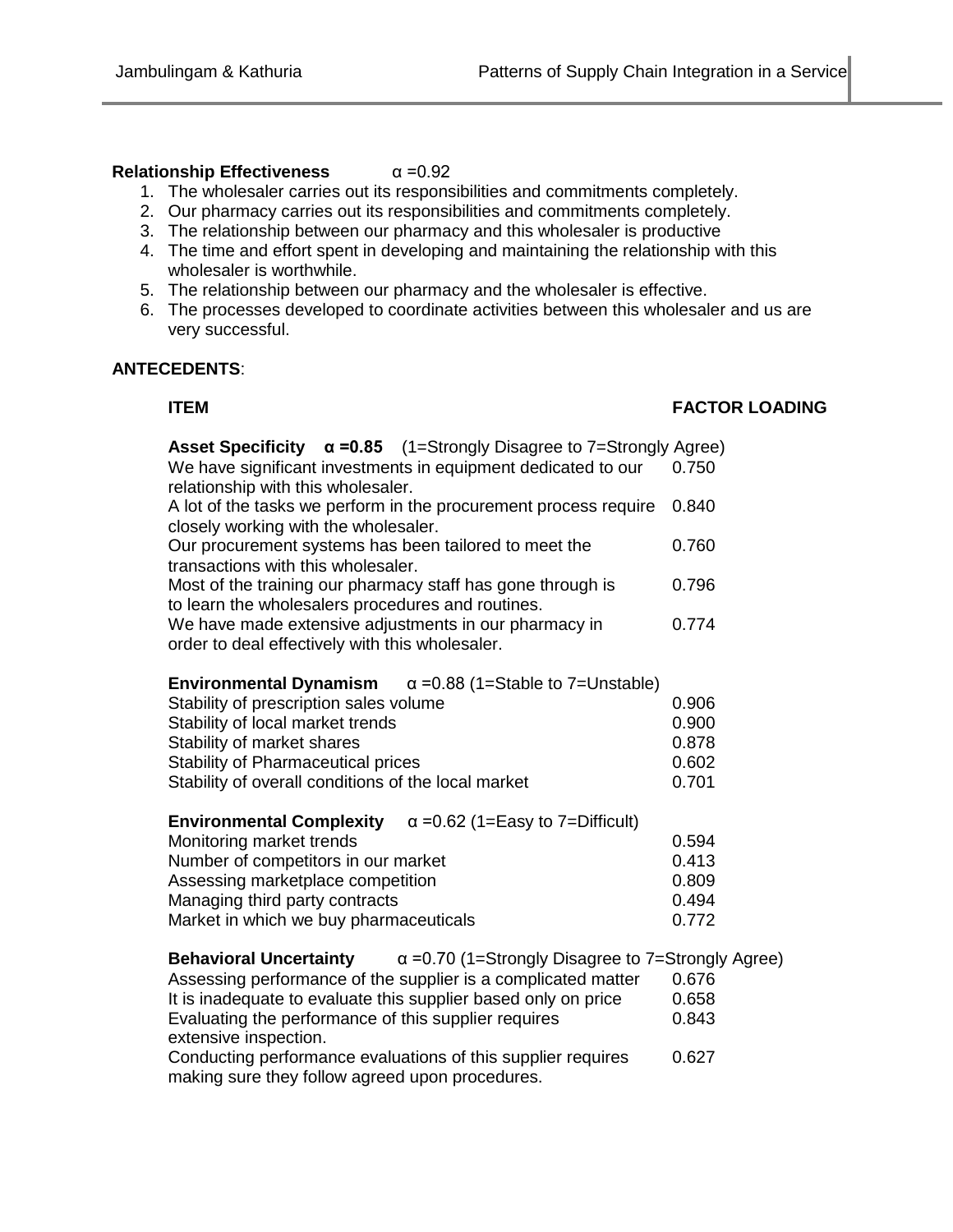## **REFERENCES**

Armstrong, J. Scott, and Terry S. Overton (1977), "Estimating Nonresponse Bias in Mail Surveys," *Journal of Marketing Research*, 14 (August), 396-403.

Chen, I. J., & Paulraj, A. (2004). Towards a theory of supply chain management: the constructs and measurements. *Journal of operations management*, *22*(2), 119-150.

Croom, S., Romano, P., & Giannakis, M. (2000). Supply chain management: an analytical framework for critical literature review. *European journal of purchasing & supply management*, *6*(1), 67-83.

Das, A., Narasimhan, R., & Talluri, S. (2006). Supplier integration—finding an optimal configuration. *Journal of Operations Management*, *24*(5), 563-582.

Davenport, H. Thomas (1993), *Process Innovation: Reengineering Work though Information Technology,* Boston, MA: Harvard Business School Press.

Danese, P (2013) Supplier integration and company performance: A configurational view, *Omega*, 1029-1041.

Fabbe-Costes, N., & Jahre, M. (2008). Supply chain integration and performance: a review of the evidence. *International Journal of Logistics Management, 19*(2), 130-154.

Frohlich, M. T., & Westbrook, R. (2001). Arcs of integration: an international study of supply chain strategies. *Journal of operations management*, *19*(2), 185-200.

Flynn, B. B., Huo, B., & Zhao, X. (2010). The impact of supply chain integration on performance: a contingency and configuration approach. *Journal of Operations Management*, 28(1), 58-71.

Gerbing David. W. and James. C. Anderson (1988), "An Updated Paradigm of Scale Development Incorporating Unidimensionality and its Assessment," *Journal of Marketing Research*, 25 (May), 186-92.

Harland, C. M., Caldwell, N. D., Powell, P., & Zheng, J. (2007). Barriers to supply chain information integration: SMEs adrift of eLands. *Journal of Operations Management*, *25*(6), 1234- 1254.

Heide, Jan B. (1994), "Interorganizational Governance in Marketing Channels," *Journal of Marketing*, 58 (January):71-85.

Jambulingam, T., Kathuria, R., & Nevin, J. R. (2011). Fairness-trust-loyalty relationship under varying conditions of supplier-buyer interdependence. *The Journal of Marketing Theory and Practice*, *19*(1), 39-56.

Jambulingam, T., Kathuria, R., & Nevin, J. R. (2009). How fairness garners loyalty in the pharmaceutical supply chain: role of trust in the wholesaler-pharmacy relationship. *International Journal of Pharmaceutical and Healthcare Marketing*, *3*(4), 305-322.